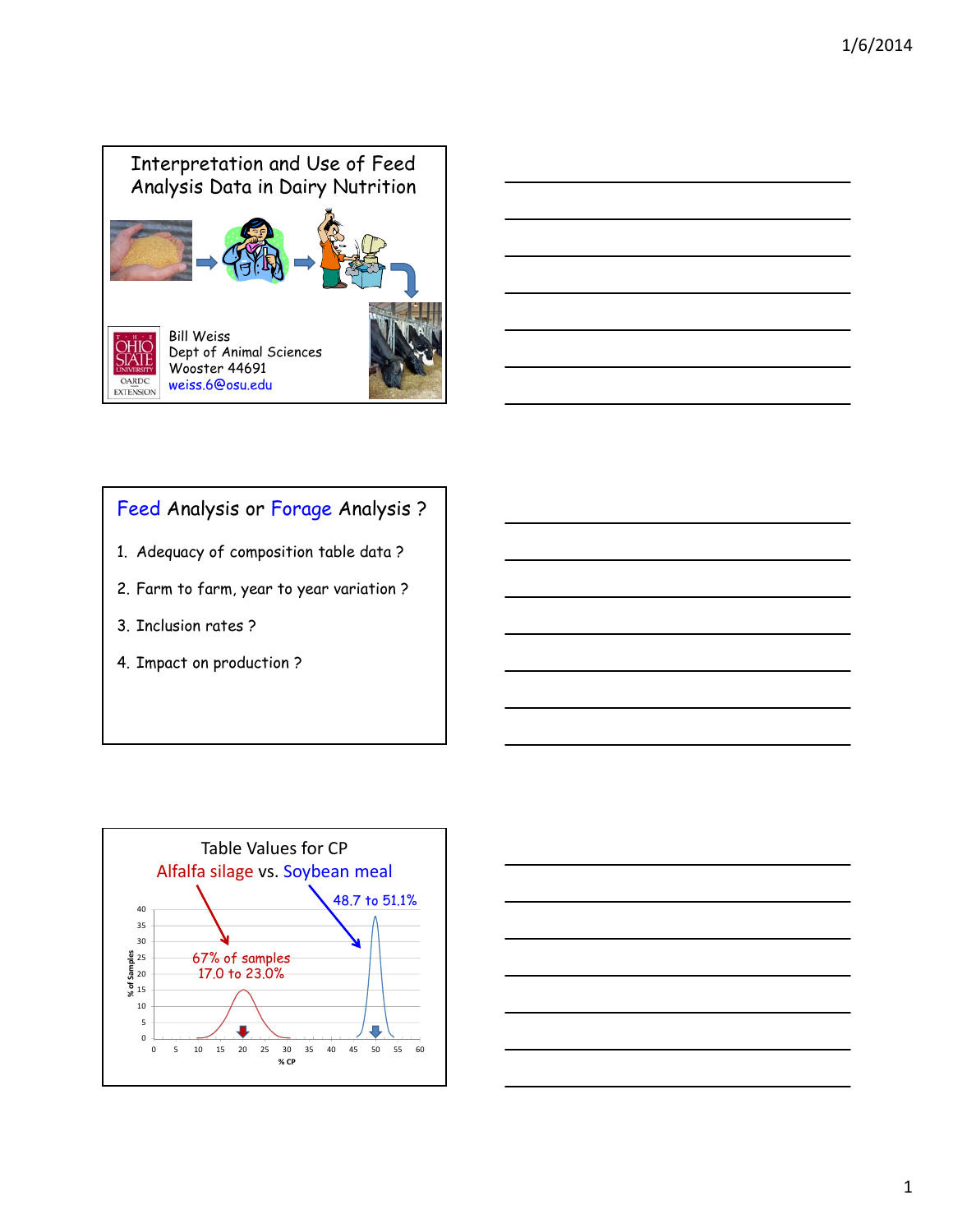





### Inclusion Rate and Importance of Composition Data

#### **Corn silage**

Use **Average** within farm range for NDF Inclusion rate: 35% of diet DM Diet NDF range: 2.6 percentage units

#### **DDG**

Use **Greatest** within farm range in NDF Inclusion rate: 10% of diet DM Diet NDF range 2.2 percentage units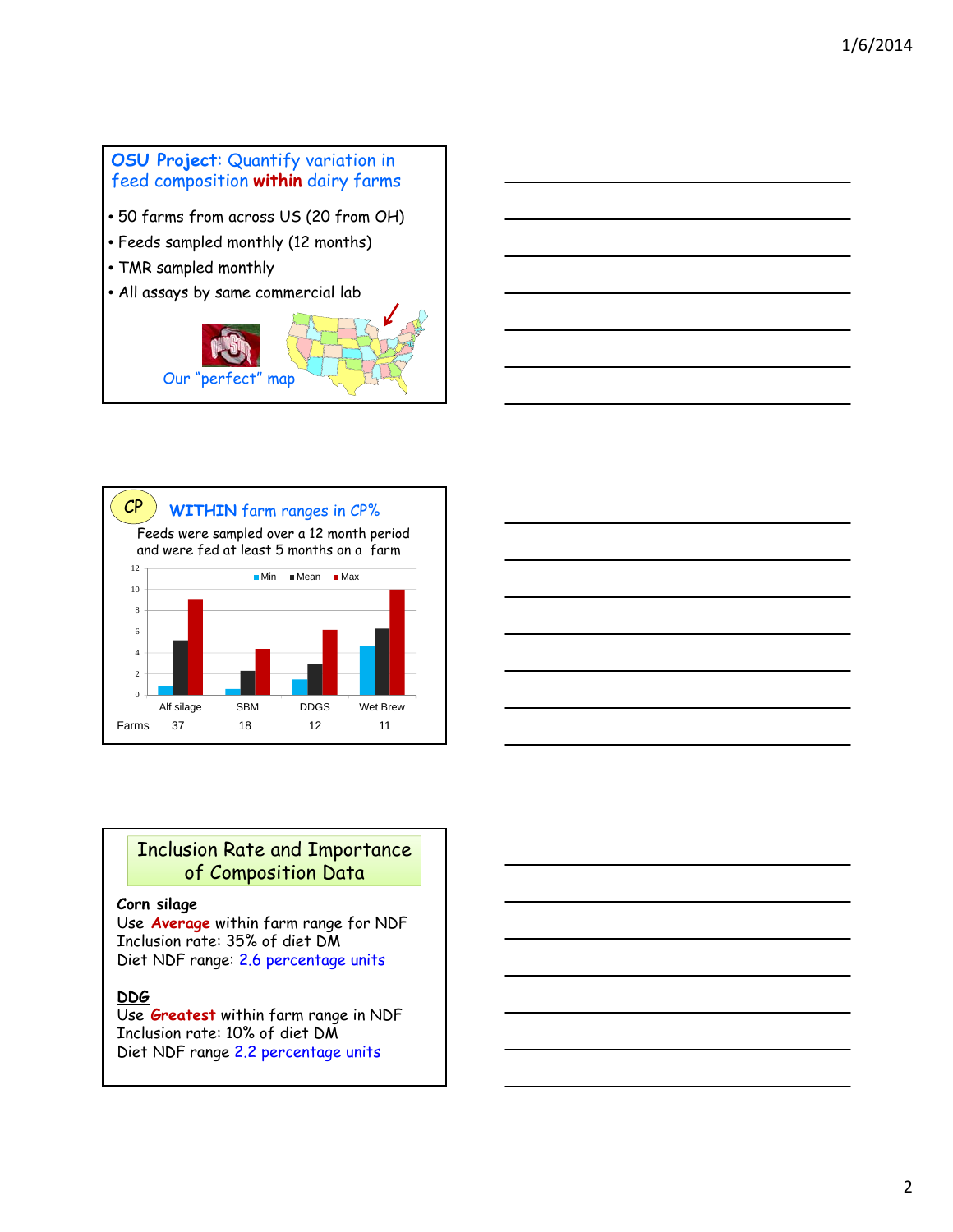





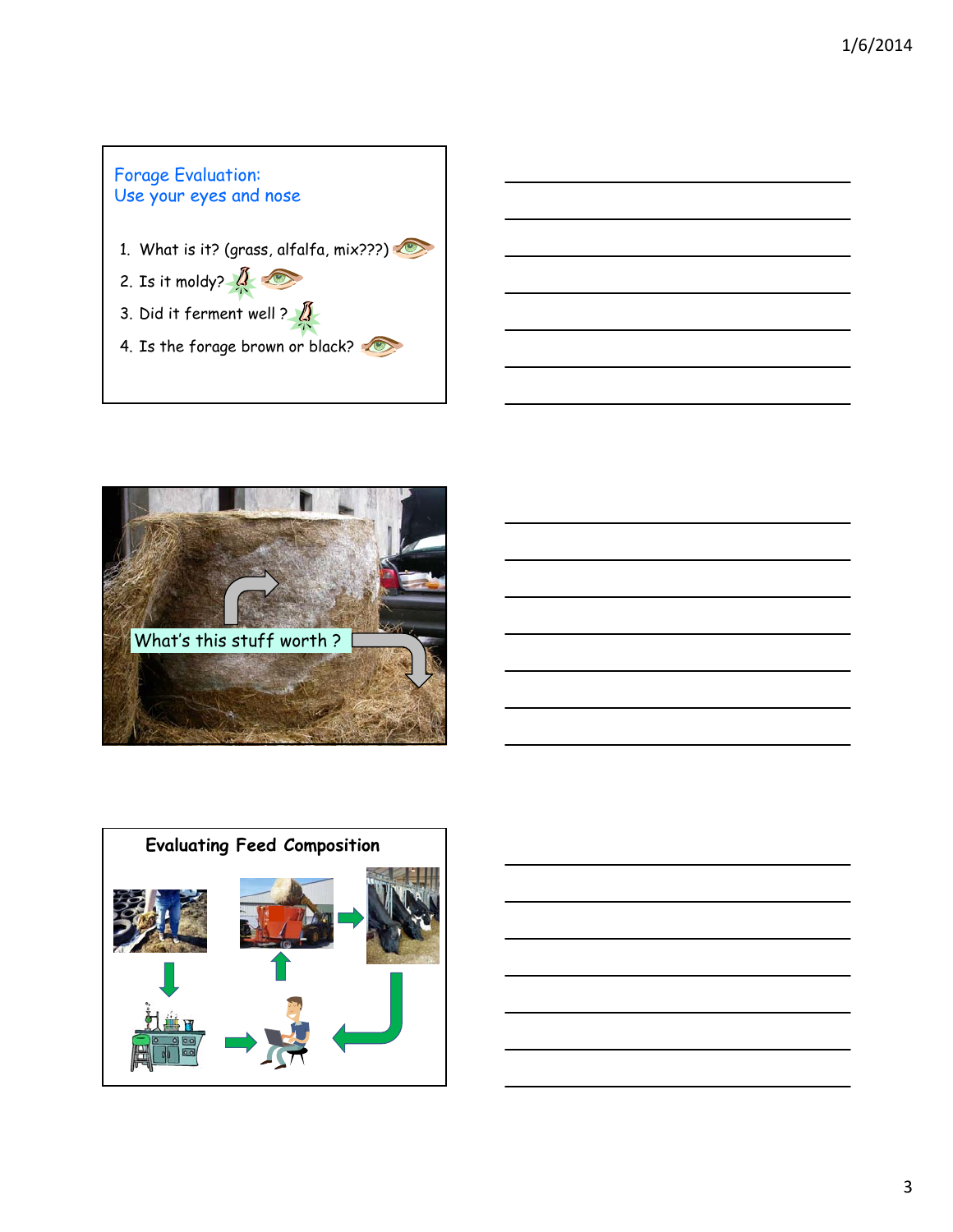





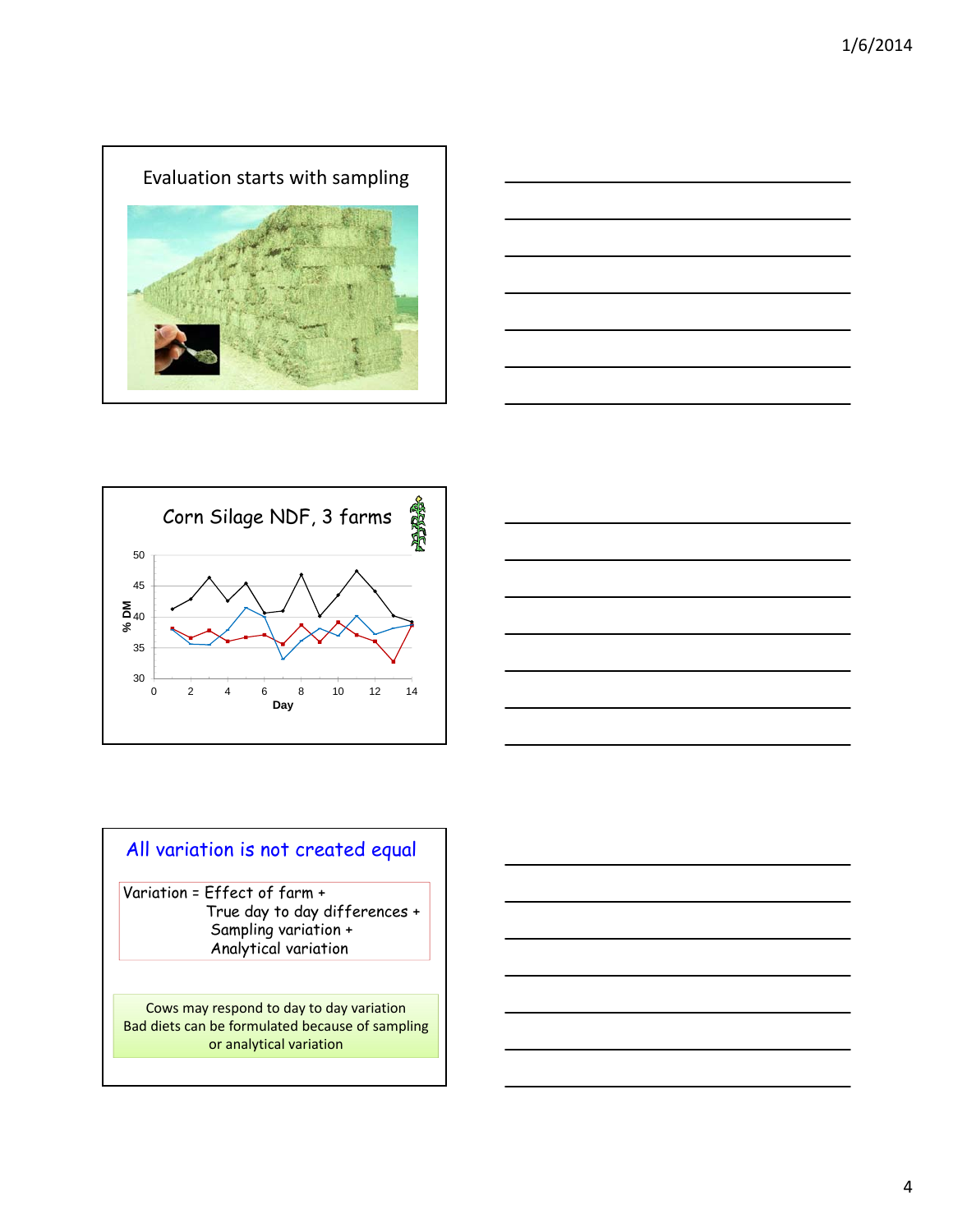









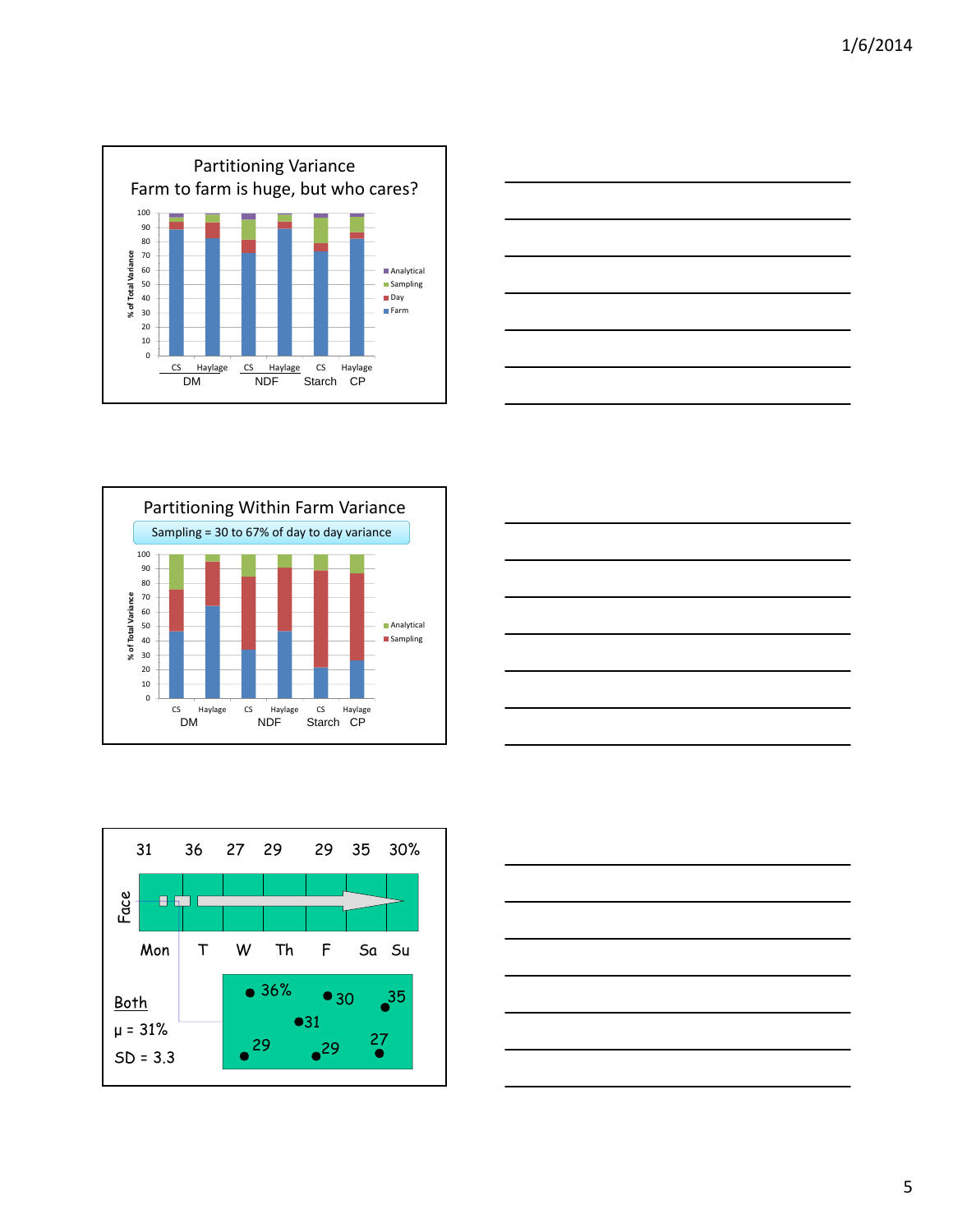



## Good Sampling Practices

- 1. Mix as much as possible BEFORE sampling
- 2. For silage 5-10 handfuls is minimum
- 3. Don't allow sample to segregate
- 4. Mix before subsampling
- 5. Need data from **at least 2 samples**



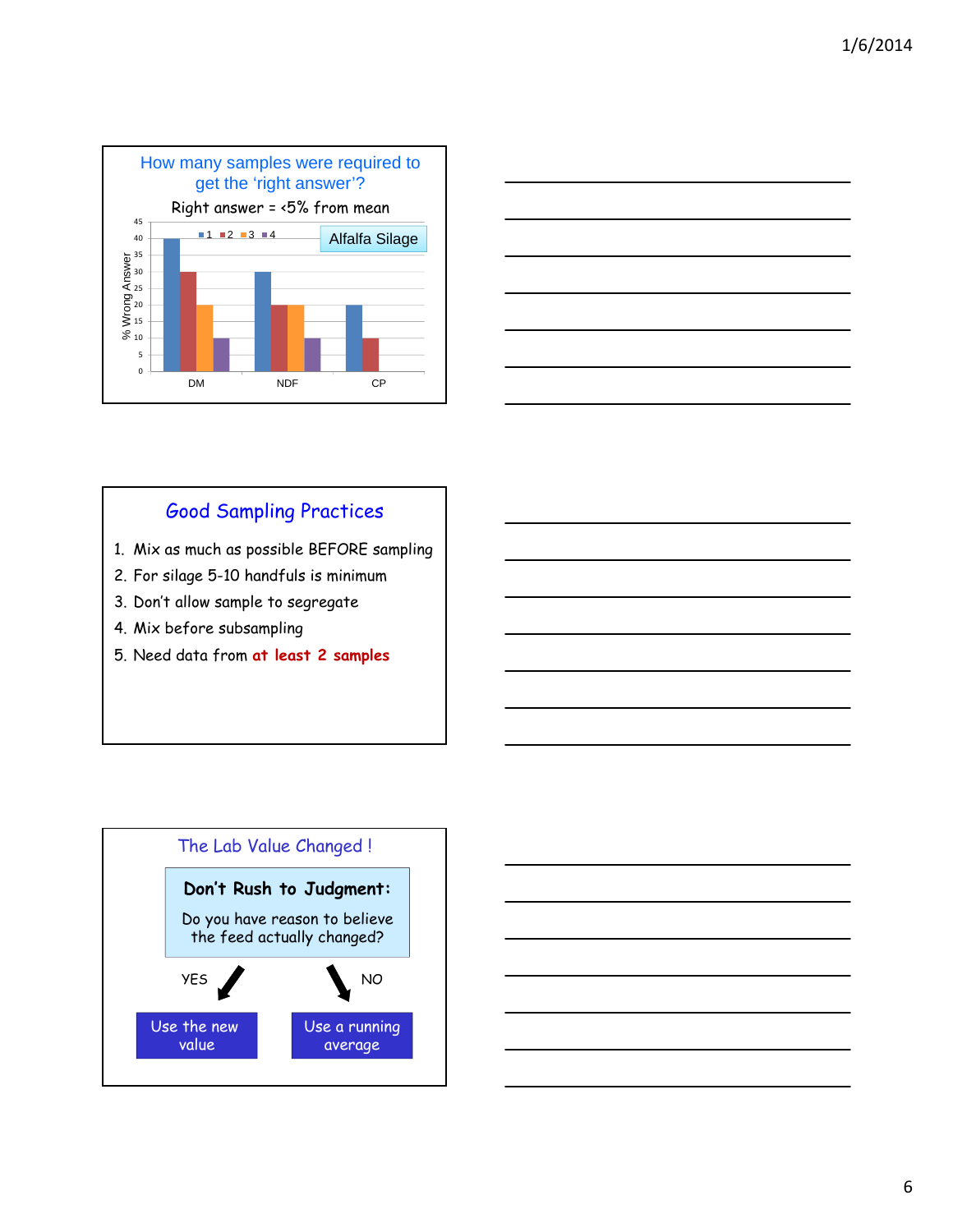







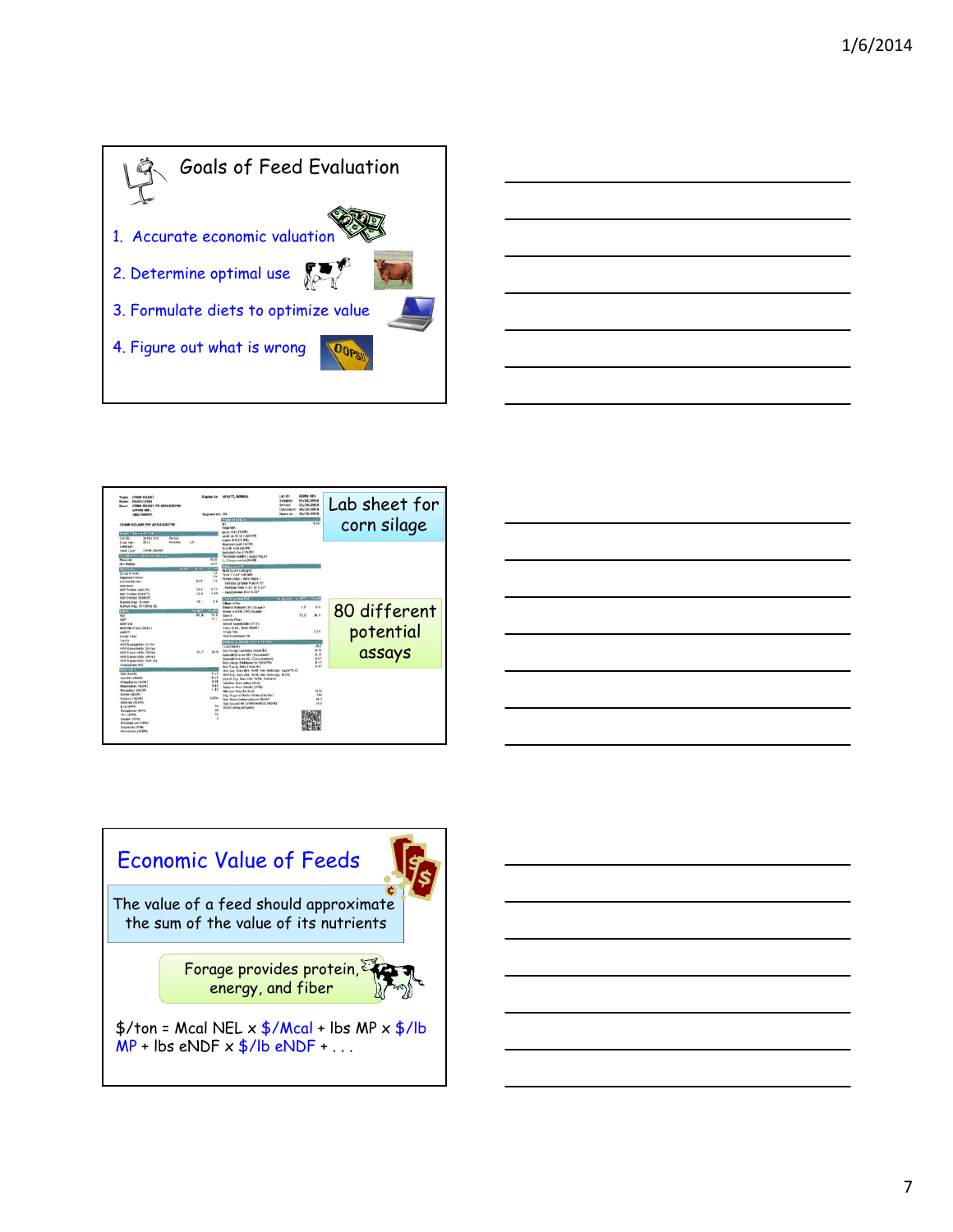| Economic Evaluation of Feeds/                    |                  |  |
|--------------------------------------------------|------------------|--|
| Cost of a feed = $\Sigma$ value of its nutrients |                  |  |
| Nutrient                                         | Sept 2013 (Ohio) |  |
| NEL, \$/Mcal                                     | 0 179            |  |
| $MP, $/$ lb                                      | 043              |  |
| eNDF, \$/lb                                      | 0015             |  |
| $neNDF, \frac{4}{10}$                            | $-0.17$          |  |
| See: http://dairy.osu.edu (Buckeye dairy news)   |                  |  |







# **Example: Corn Silage**

5% MP (8% CP) 100 lbs/ton DM 0.64 Mcal/lb NEL 1400 Mcal/ton 32% eNDF 640 lbs/ton<br>8% ne-NDF 160 lbs/ton

160 lbs/ton

E.

### Sept, 2013 Central Ohio

MP =(100\*0.43) NEL = (1400\*0.18)  $e$ NDF =  $(640*.015)$  neNDF =  $-(160*0.17)$ **Total = \$277/T DM (\$97/wet ton)**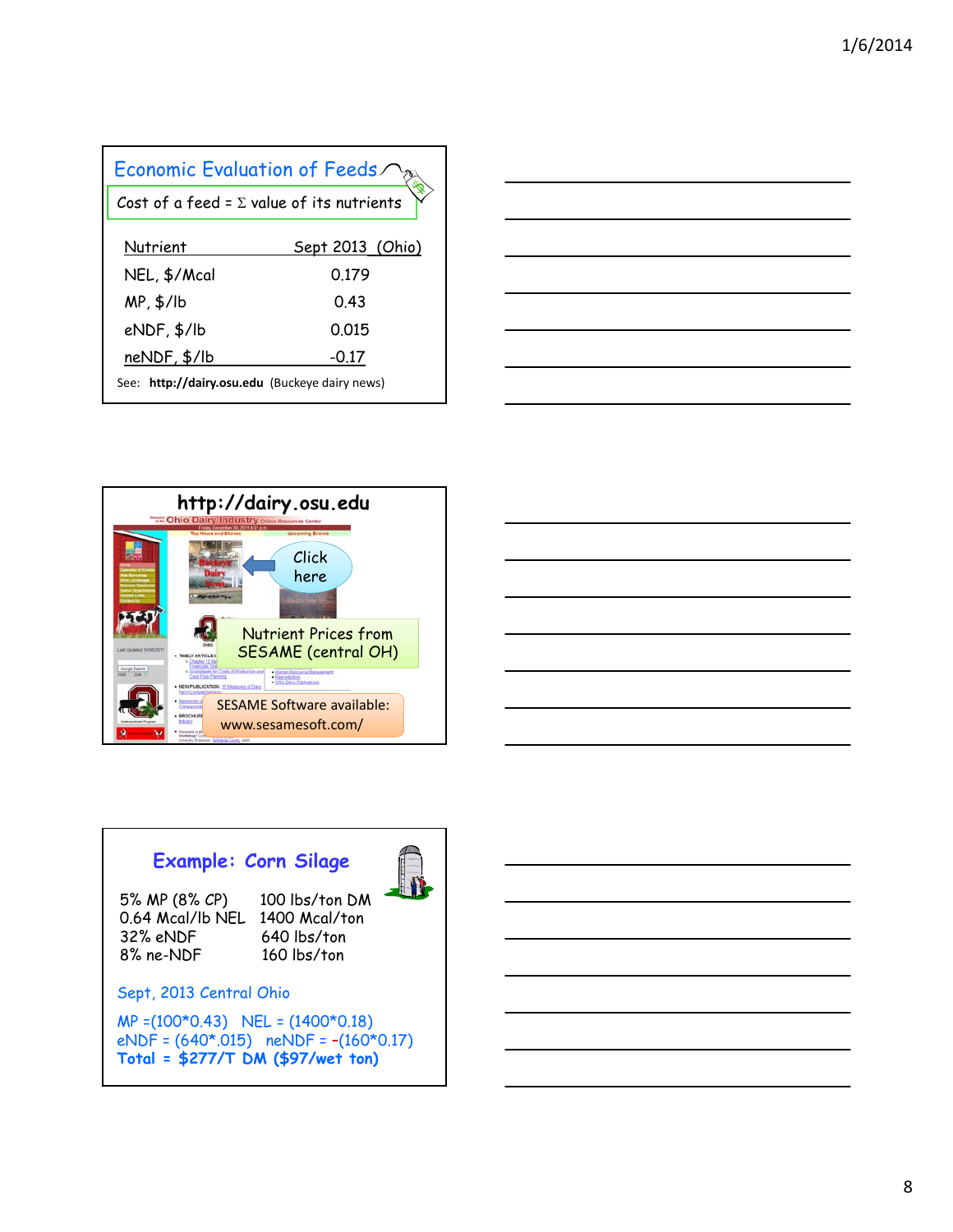





25 30 35 40 45 50 55% DM **Bad Ferment**. **Normal Corn sil Normal haycrop sil Heat damage, mold low starch digest, short bunk life** Effect of DM on Forage Storage 60 65 70 75 80 85 90% DM **Spoiled hay Stable hay** 

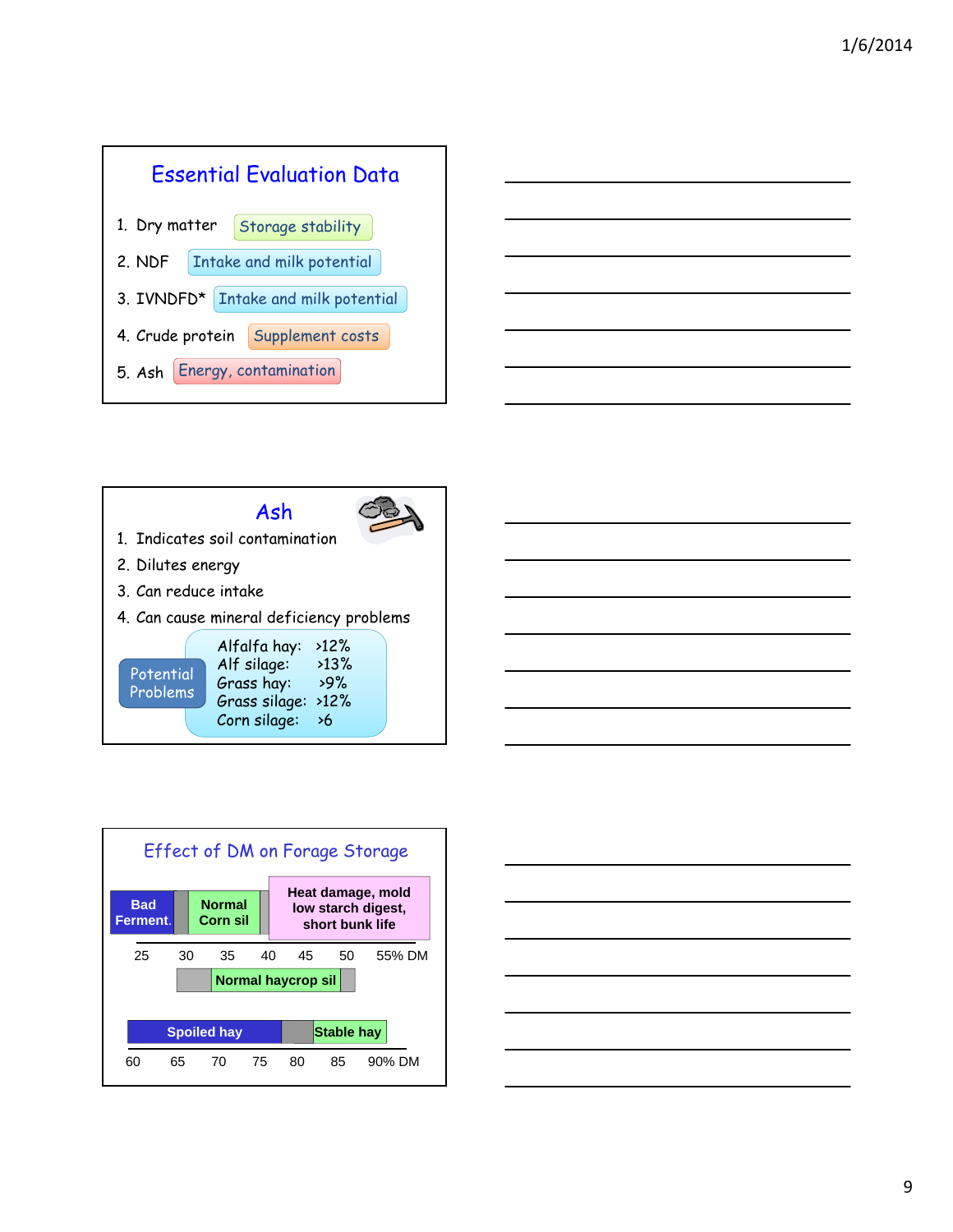







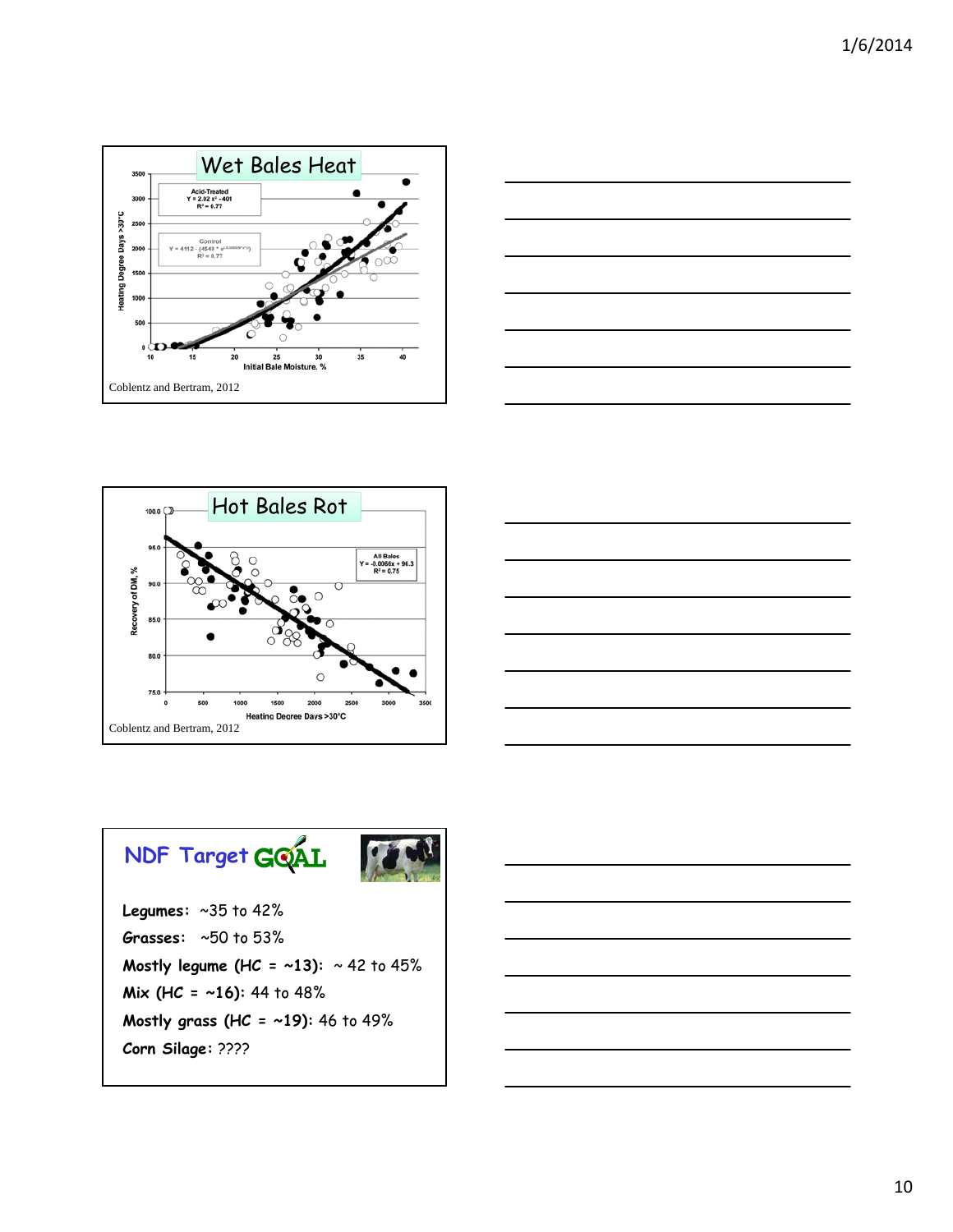









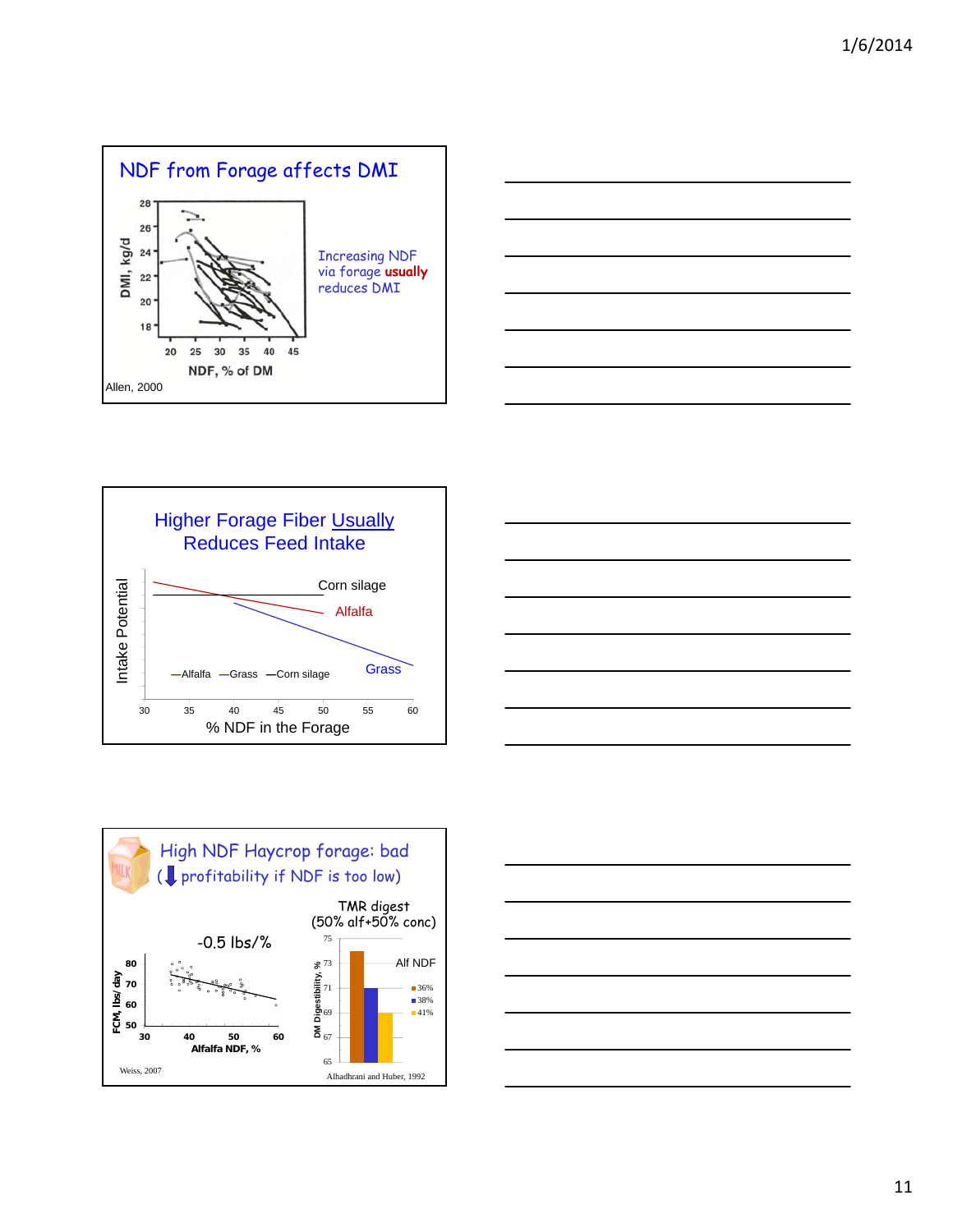## Corn Silage is Different

% NDF (between ~35% to 50%):

- not related with DMI
- not related with digestibility
- not related with milk yield







## At least for corn silage: need IVNDFD (30 hours)



- 1. Correlation with NDF - High for hay crop forages
	- Very low for corn silage
- 2. Good for DMI and milk **RELATIVE** potential (but so is NDF for hay crop)
- 3. Compare to lab mean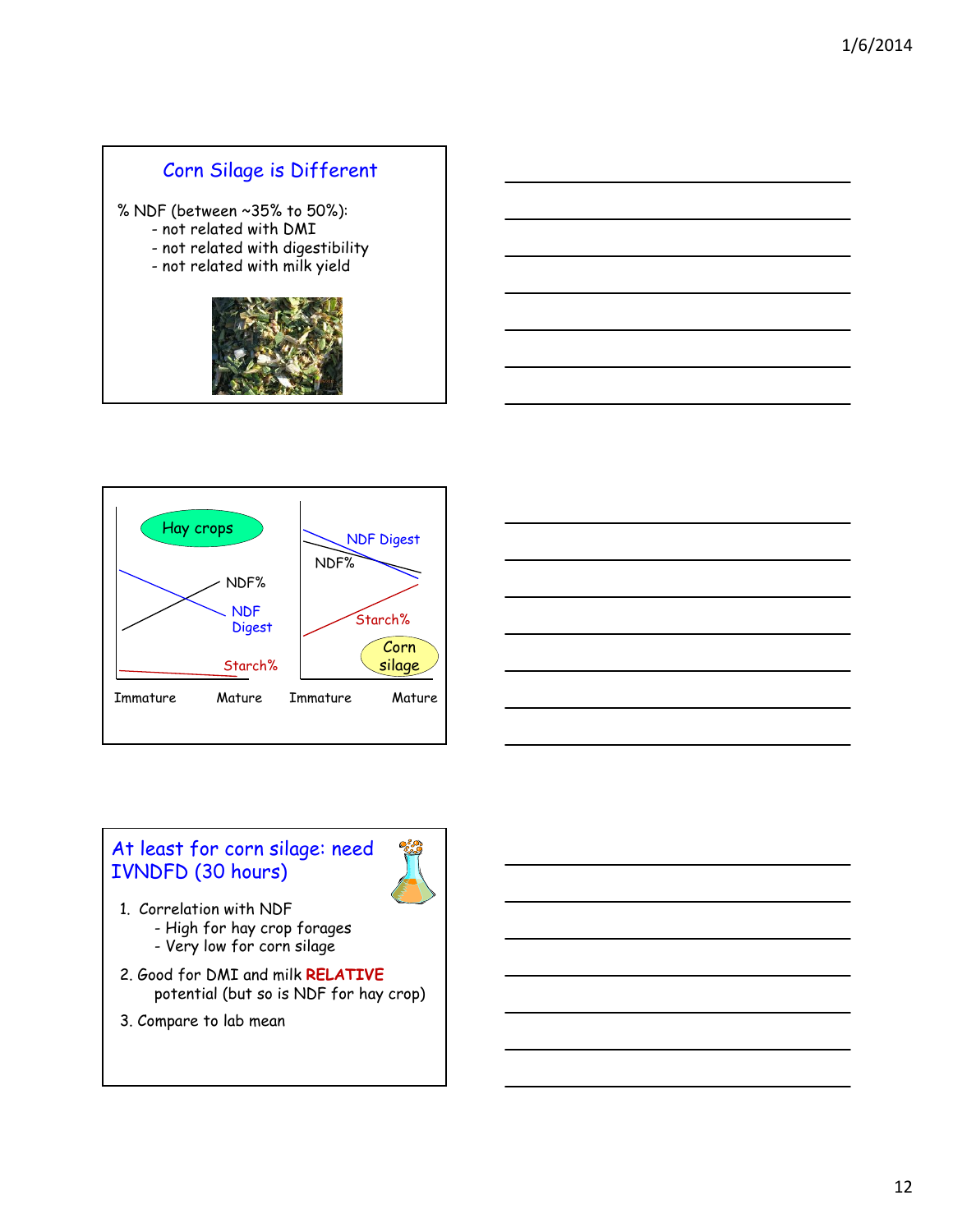







### I have high NDF, low IVNDFD forage. What now?



- 1. Sell it to a beef producer and buy good stuff
- 2. Limit diet forage NDF < 20% - Dilute with good forage and keep total diet NDF ~30% - Dilute with byproducts and keep
	- total diet NDF ~35%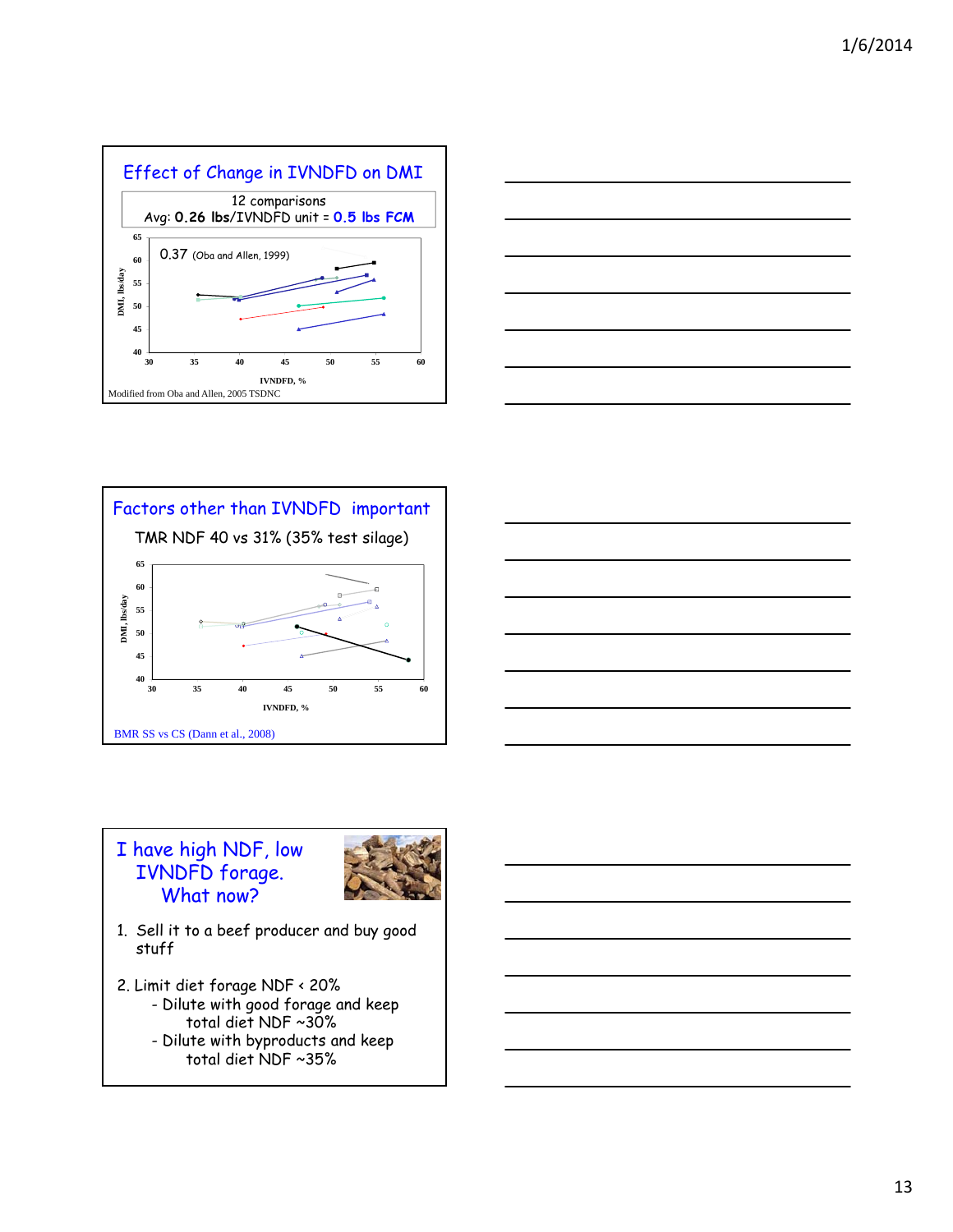### Other Potentially Useful Assays

**Trouble shooting** (may not fix a problem but might tell you why cows aren't milking)

#### **Silage fermentation evaluation (pH, acetic, lactic, butyric acids)**

- 1. Your nose will already know
- 2. 'Teachable moment'
- 3. Long term stability so feed out can be managed



#### Particle Size Distribution (Silage only)

Measure during silo filling (and adjust chopper as needed)



- 1. Too fine: rumen problems and low milk fat
- 2. Too coarse: sorting, rumen problems, low milk fat
- 3. Too coarse: chopped forage may not pack correctly